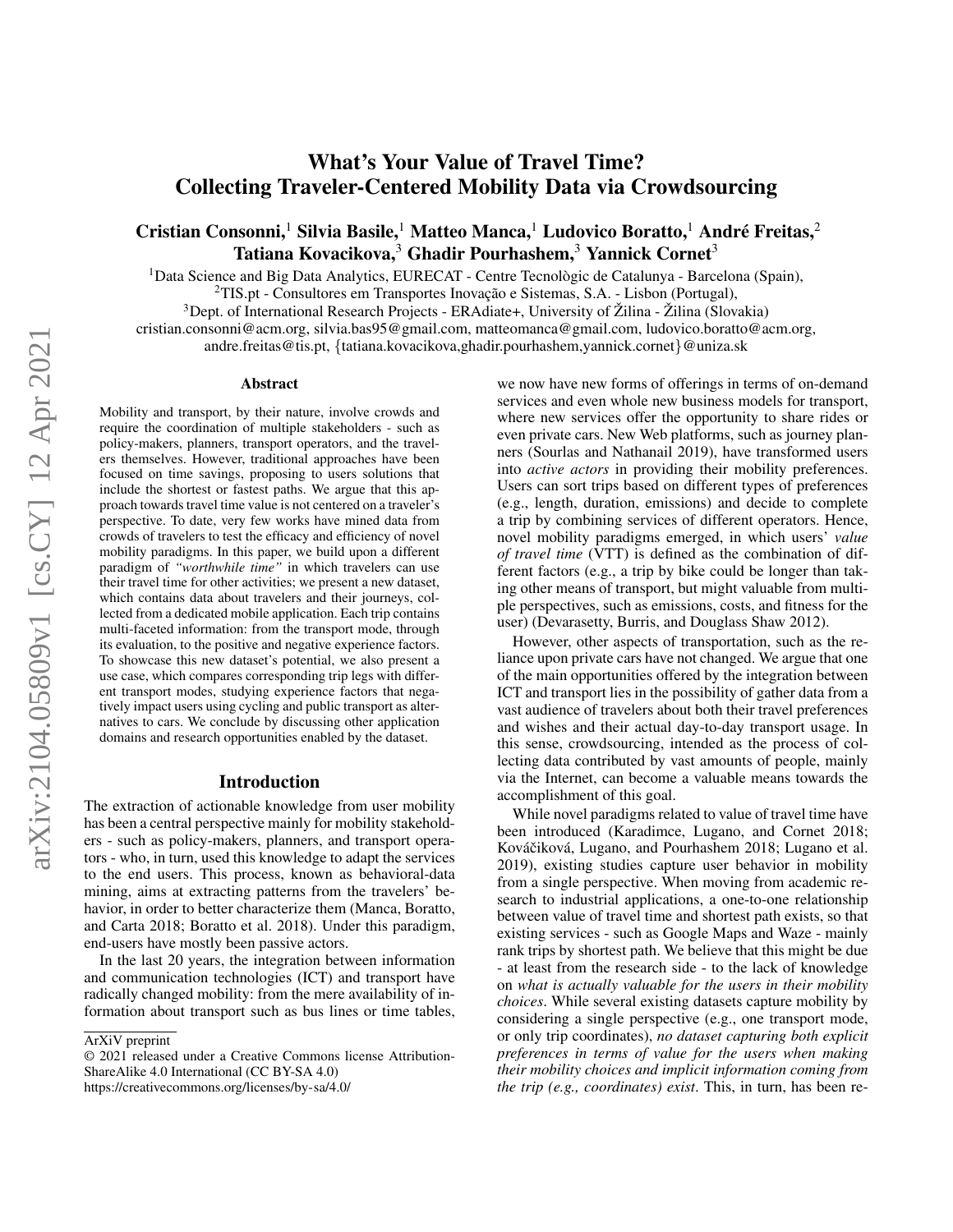flected in industrial applications, which do not capture explicit feedback on additional factors. Hence, value of travel time remains a concept trapped inside the mobility community, which cannot be fully exploited by the Web community, to create actionable knowledge for Web platforms. We believe that crowdsourcing can be a powerful tool to directly collect feedback on the travelers' value of travel time and their mobility choices.

To overcome these issues, in this paper we present the *MoTiV* dataset, a collection of traveler-centered information about trips and the value of travel time behind traveler's choices.

To show how the extraction of knowledge on users' value of travel time can concretely impact transport stakeholders, we also present a use case that characterizes what are the negative factors associated to a trip, when this is performed by means of public transport or by cycling, w.r.t. the same trip performed by car.

This dataset was collected in the context of the Horizon 2020 *MoTiV* (Mobility and Time Value) project, whose goal was to provide novel definitions of value of travel time (VTT) (Malichová et al. 2020).

#### Related Work

In this section, we present datasets related to the one presented in this paper, and conclude by highlighting the difference between our dataset and the existing ones.

### User Behavior Mining

Data coming from online platforms was previously used to mine user behavior, to consider aspects such as their willingness to pay for services (Zografos, Androutsopoulos, and Apospori 2012) and challenges in behavior change (Schrammel et al. 2015). Manca et al. (Manca et al. 2017) presented a survey on mobility patterns considering social media data. González, R., and Barabási (González, R., and Barabási 2008), instead, consider mobile phone data, while Calabrese et al. (Calabrese et al. 2013) extract mobility patterns from urban sensing data. Goulias (Goulias 2018) surveyed the existing travel behavior models. Data analysis can produce insights that serve as input for other purposes, such as the improvement of transport services by considering user needs (Sierpiński and Staniek 2017), the promotion of changes of the user habits (Schrammel et al. 2015), and the improvement of journey planners and transport portals (Esztergár-Kiss 2016; Vargas, Weffers, and da Rocha 2011). Other studies go beyond data analysis, e.g., to extract topic models from geo-location data (Hasan and Ukkusuri 2014), to forecast the evolution of preferences over time thanks to a Markov model (Zarwi, Vij, and Walker 2017), or to provide a personalized journey planning (Jakob et al. 2014). As previously mentioned, the knowledge coming from the user analytics can also be used as a form of actionable knowledge, e.g., to improve transport service according to the user needs (Sierpiński and Staniek 2017), to promote changes in the user habits (Schrammel et al. 2015) such as the adoption of greener and healthier solutions (Gabrielli et al. 2014), or improve the usability and services provided by journey planners and transport portals (Esztergar-Kiss 2016; Vargas, ´ Weffers, and da Rocha 2011).

### Crowdsourced Datasets

Social and trip data Microsoft GeoLife is a social network that also allows users to share their experience, both through GPS data and with pictures. The publicly available GPS trajectory dataset was collected by 182 users, for over two years<sup>1</sup>. No explicit info about the means of transport is available, and no evaluation of the trips is offered.

Check-in data Check-in data, coming from platforms such as Twitter, Foursquare, or Gowalla, is usually used to consider user preferences related to their mobility. Indeed, knowing where the users go and with which frequency, allows to characterize users' mobility and their preferences (especially if check-ins can be paired with reviews). Examples of datasets belonging to this class can be found here  $2$ . While this class of datasets is widely employed in various personalization algorithms, the concept of a trip is entirely missing, thus losing all the information about the means of transport, or the relevant factors for the users.

Trip-only data Another class of datasets collect trip information. A selection of 250 datasets available for research purposes can be found here<sup>3</sup>. Trip datasets usually do not associate the trips to a user, thus not allowing a characterization of the individual user mobility. In addition, they are usually associated to a single transport of mode (e.g., taxis).

#### Contextualizing our Contributions

As this analysis has presented, mobility datasets usually *capture a single perspective* and usually the full user-mobility picture as lost. The aim of our data collection is to capture multiple perspectives behind user mobility. This is done by:

- having trips with different transport modes (something not available in classic trip datasets);
- collecting trip coordinates (this is usually not available in check-in datasets);
- collecting reviews and evaluations of each trips;
- working at a lower granularity, by not only considering the trip as a whole, but also the activities that compose it; This allows to consider the different experience factors in user mobility, at different stages of the trip.

<sup>1</sup> https://www.microsoft.com/en-us/research/project/geolifebuilding-social-networks-using-human-location-history/#! downloads

<sup>&</sup>lt;sup>2</sup>https://sites.google.com/site/yangdingqi/home/foursquaredataset

<sup>3</sup> https://data.world/datasets/trips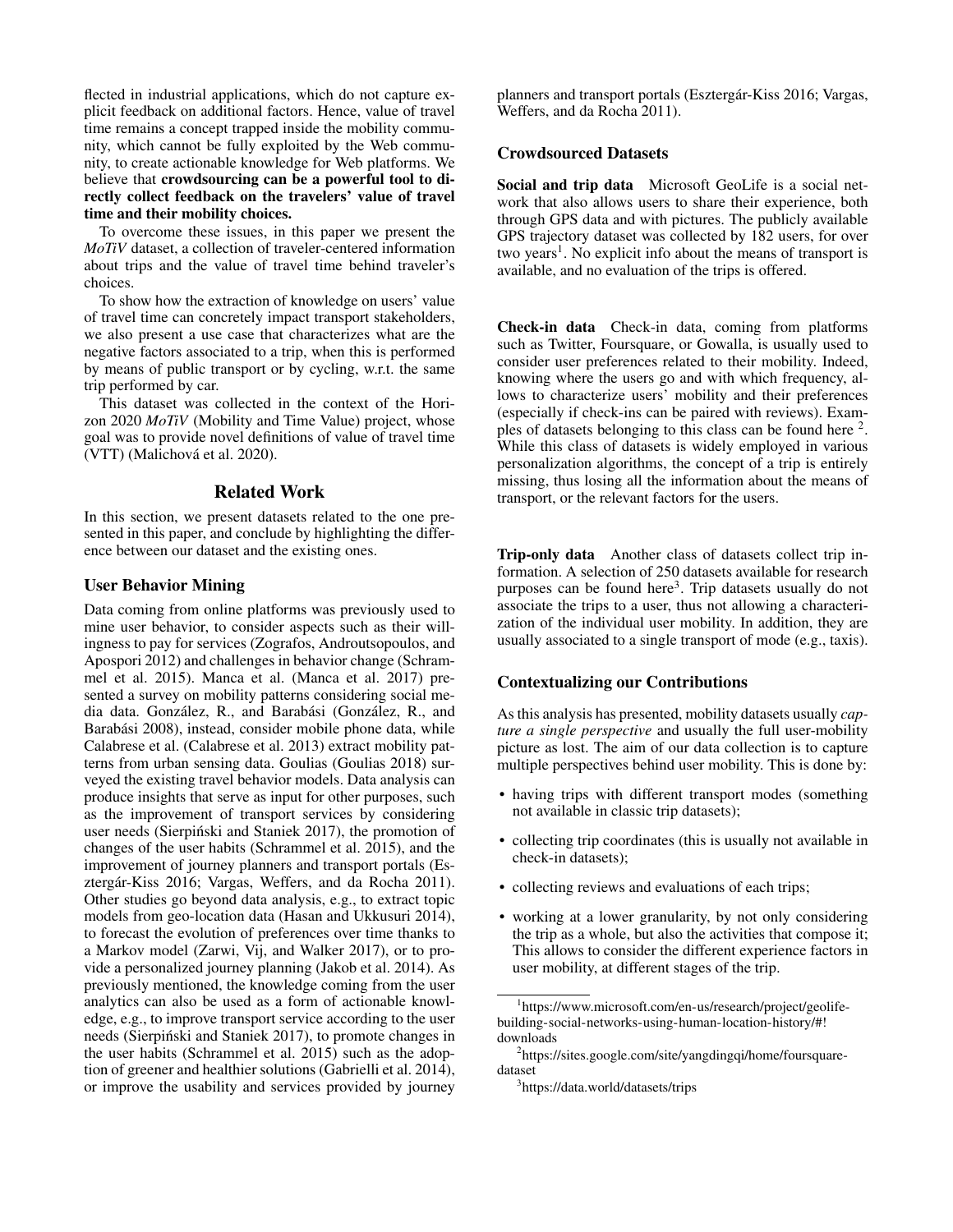### Background and Crowdsourcing Process

Worthwhile time. *Worthwhile time is a central concept for our data collection. While the traditional view is to consider travel time as something to minimize, we consider travel time as an opportunity, i. e. time that that can be characterized by other activities. We have collected data through a dedicated mobile app, called* Woorti<sup>4</sup> *, to ground the definition of worthwhile time into multiple dimensions.*

A key challenge of collecting a European-wide dataset was engaging users across multiple countries for an extended time. In fact, from a traveler's point-of-view, the data collection translated to using the smartphone app actively for at least 14 days. We framed the process as a challenge between user: data-collection campaigns (DCCs) would group users together and reward the most active ones in each campaign. To facilitate the process, we have partnered with thematic organizations across Europe - such as cycling associations - and we have appointed DCC managers as liaison with the community, whose tasks were recruiting participants, promoting and monitoring the data collection process. The application supported both Android and iOS devices and was available in 11 languages. Data collection targeted 10 European countries: Belgium, Croatia, Finland, France, Italy, Norway, Portugal, Slovakia, Spain, and Switzerland. Overall, the data considered in this paper cover a period of 8 months, from May 1st, 2019 to December, 13rd 2019.

The use of the app consists of three main phases:

- 1. *Onboarding*: upon installing the application and registering a new account, the user is introduced to the functionalities of the app. During this process, the user enters their travel preferences as well as some basic demographic information.
- 2. *Trip recording*: the user can start a new trip and the app automatically collects data in background.
- 3. *Trip validation*: when a trip is finished, the user can review the data, validate it and insert other data regarding the trip (trip purpose, mood, etc). When validating a trip, the user must choose one leg of the trip as the reviewed leg.

Within the application, a user can access their data and visualize and edit their profile information and trips. Furthermore, the application features a dashboard that presents to the user statistics related to their validated trips.

The value of travel time is analyzed from a traveler's perspective, assuming that time and cost savings are not always the main criteria influencing route and mode choice. Depending on the traveler's transport attitude and context, other criteria such as environmental impact, comfort, or even weather conditions may influence the perceived value of a trip. In particular, we adopt the perspective that travel time can be worthwhile, i. e. it can be allocated for activities that the user finds useful, enjoyable, or productive. For this reason, when validating a trip, the user is asked about which activities they have performed during the trip, which factors

in their have influenced the trip positively or negatively, and which was the trip purpose.

By collecting this data, we are able to shifts perspective from considering travel time as spent - or, worse, wasted to time that can be characterized by other activities. Furthermore, this characterization is not limited by defining time as productive or unproductive time, because it is not necessarily related to its evaluation in terms of cost. Worthwhile time is independent of what can be monetized.

The *MoTiV* dataset and the analyses presented here contain only validated trips. During data collections, local campaign managers stressed to users that validating a trip meant sharing it with the project, i. e. validated trips were uploaded to a central server. This process preserves users' privacy since they were always in control of what data they are willing to share with the project. Furthermore, the data collection process was overseen and approved by an independently appointed ethics advisor and the ethics committee at the University of Žilina,  $MoTiV$ 's coordinator.

### Dataset Description

Dataset. *The dataset can be downloaded at:* https://zenodo.org/record/4027465*. The code used for pre-processing the raw data and performing the case study is available at:* https://github.com/MoTiV-project/data-analysis

The dataset is comprised of 13 tables saved as commaseparated value (.csv) files:

- 1. user details.csv
- 2. user\_generic\_worthwhileness\_values.csv
- 3. user\_specific\_worthwhileness\_values. csv
- 4. mots.csv
- 5. trips.csv
- 6. legs.csv
- 7. legs\_coordinates.csv
- 8. activities.csv
- 9. experience factors.csv
- 10. purposes.csv
- 11. weather\_legs.csv
- 12. weather raw.csv
- 13. worthwhileness\_elements\_from\_trips.csv

User Details The table user details.csv  $(1)$  contains the data collected during the onboarding phase. Only the fields user\_id, registration\_timestamp, gender, and age are required.

- user<sub>id:</sub> the user identifier, a string of 29 characters.
- registration timestamp: the trip start date, formatted as %Y-%m-%d %H:%M:%S.%f.
- gender: the gender of the user. Three values are possible: Other, Male, Female.

<sup>&</sup>lt;sup>4</sup>The name of the app is a play on the words "worth it" referring to worthwhile travel time.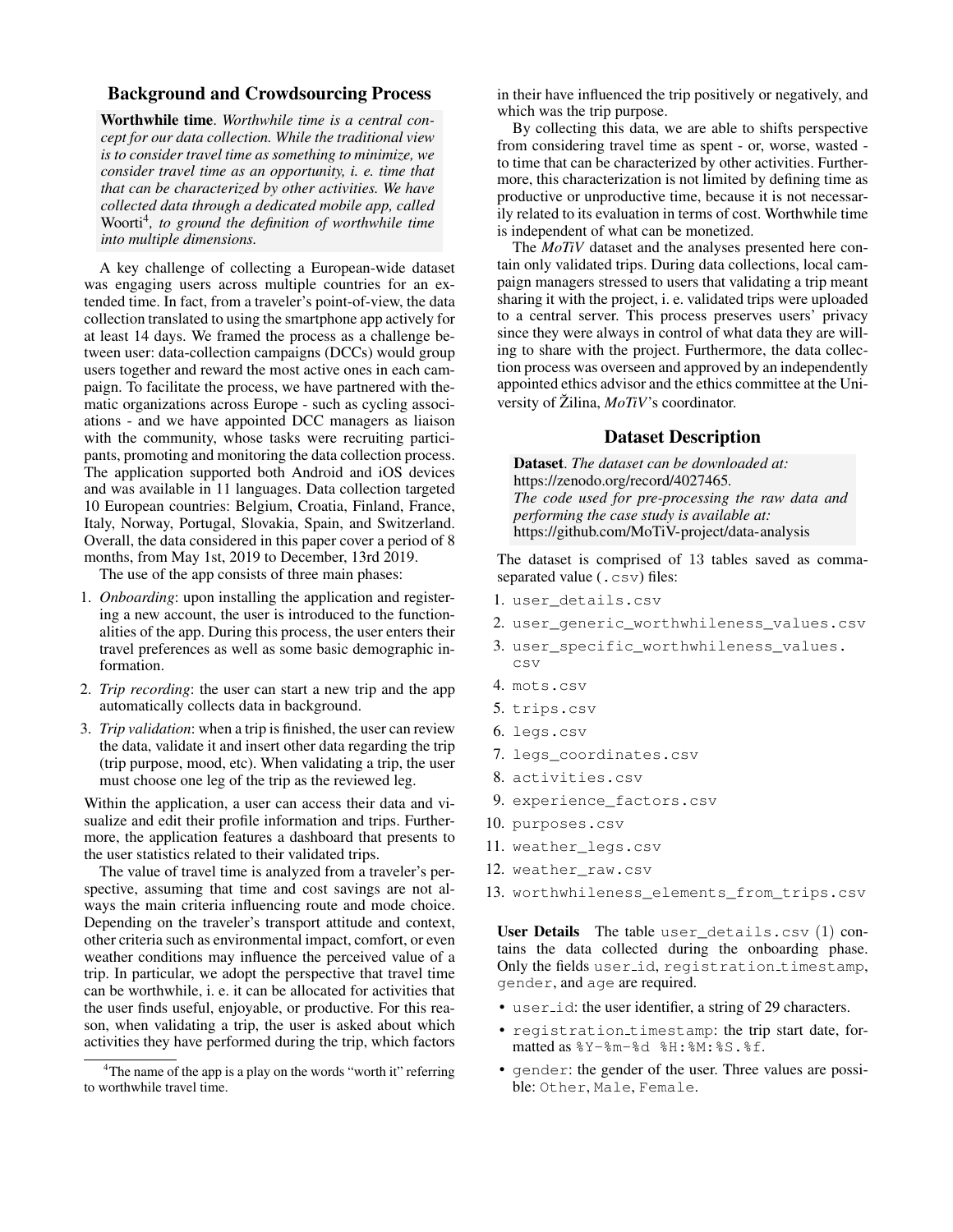- age: the user's age in a range. Possible values are: 16-19, 20-24, 25-29, 30-39, 40-49, 50-64, 65-74, 75+.
- language: the language used within the app expressed as a 3-letter ISO 639-2/B code.
- city: the user's city of residence.
- country: the user's country of residence expressed in ISO 3166-1 alpha-3 code.
- education level: the user's education, possible values are: Basic (up to 10th grade), High School (12th grade), and University.
- marital status: the user's marital status, possible values are: Single, Registered relationship, Married, Divorced, Widowed.
- number of people: the number of people in the household, it can be a number from 1 to 4 or  $5+$ .
- labour\_status: the users' labour status.<br>Possible values are: Student, Employed Possible values are: Student, Employed full-time, Employed part-time, Pensioner, Unemployed.
- years of residence: the number of years of residence in the household. Possible values are: Less than 1, 1 to 5, More than 5.

User's Generic and Specific Worthwhileness Elements Users' preferences and experiences are characterized along the three dimensions of fitness, enjoyment, and productivity, defined as follows (in parenthesis, we report a description of each dimension, visualized by users during data collection):

- fitness measures how much the user values the fact that when traveling they can exercise («When you walk, cycle, or even run on your travels, you are getting exercise and keeping in shape»);
- enjoyment is related to how the travel can be used for fun or relaxing activities («Relaxing or having fun: taking time to listen to music, rest or meditate; engaging in social media; observing the surroundings»);
- productivity captures how much the user values the possibility of using travel time to complete some tasks, either personal or work-related. («Using travel time to get things done, not only for work or study, but also personal things like managing home or family stuff»). It is further diving in two aspects: *Paid work* and *Personal tasks*.

User preferences and experiences are encoded in two main sets of values, called worthwhileness<sup>5</sup> values:

• *generic worthwhileness values:* they are a triplet of values (F, E, P) for *fitness*, *enjoyment*, and *productivity*, respectively. They measure how much the user values these dimension in general when traveling;

• *specific worthwhileness values:* they are triplets of values  $(F, E, P)$  that the user is asked to assign for each specific mode of transport chosen in the onboarding phase. The transport modes that the user selects during the onboarding phase are called *preferred transport modes*. Specific worthwhileness values are the measure of how much the user values *fitness*, *enjoyment*, and *productivity* when using that particular transport mode.

During the onboarding phase, the user is asked to provide both the generic and specific worthwhileness values on a scale from 1 to 100. When evaluating trips, the user is asked to provide an evaluation for each dimension of *fitness*, *enjoyment*, and *productivity* using a scale from low to high (low, medium, high). This difference in data collection depended on the design of the app, whose description is out of scope for this paper. For consistency with the evaluation values, we scale the onboarding values to the same three classes: low, for values in  $[0 - 33]$ ; medium,  $[34 - 66]$ ; and high,  $[67 - 100]$ .

Generic worthwhileness values are stored in the table user\_generic\_worthwhileness\_values.csv (2), its columns are:

- userid, the user identifier;
- fit, the value for fitness  $[0 100]$ ;
- prod, the value for productivity  $[0 100]$ ;
- enjoy, the value for enjoyment  $[0 100]$ ;

Specific worthwhileness elements are related to specific mode of transports, chosen by the user during the *Onboarding* phase. These are referred as the traveler's favorite modes of transport. Specific worthwhileness values are stored in the table user\_specific\_worthwhileness\_values.  $\cos\theta$  (3). Its columns are:

- userid, the user identifier;
- motid, the mode of transport identifier;
- fit, the value for fitness  $[0 100]$ ;
- prod, the value for productivity  $[0 100]$ ;
- enjoy, the value for enjoyment  $[0 100]$ ;

The mapping between mode of transport ids and text is contained in mots.csv (4).

Trips Info Trip data are contained in the table trips.  $\cos v$  (5), whose fields are reported in Table 1. A trip is a collection of *legs* and *waiting events*: the former are parts of a journey where the app has detected some movement, while waiting events are intervals of time where the app did not detect any significant displacement. We processed trip data to merge legs that were erroneously split by the app, furthermore we performed outlier detection to eliminate the trips that were in top and bottom percentiles in terms of length and duration.

<sup>&</sup>lt;sup>5</sup>Although this diction of the word is less widespread than the more common variant "*worthiness*," it is used throughout the project, so we keep it for consistency with the project itself.

 $5$ The app offers mode detection algorithms to infer the type of mode of transport used; however during the trip validation ad evaluation the user was able to override the modes suggested.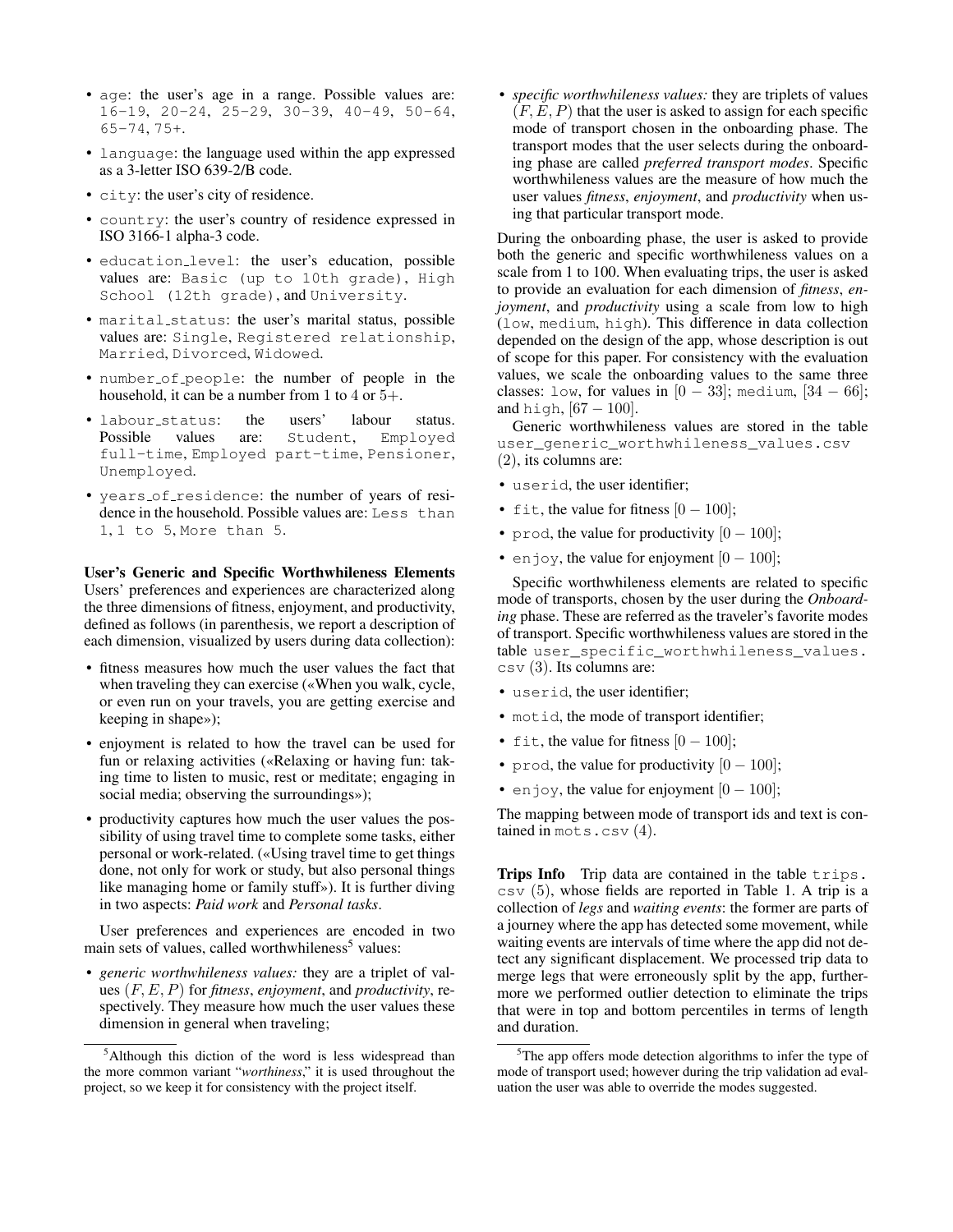| Field                  | <b>Description and admissible values</b>                                                          |
|------------------------|---------------------------------------------------------------------------------------------------|
| tripid                 | Trip identifier, a string in the format $\{n1\}$ : $\{n2\}$ where n1 and n2 are two numbers.      |
| userid                 | User identifier.                                                                                  |
| start_date             | Trip start date, formatted as '%Y-%m-%d %H:%M:%S.%f'.                                             |
| end_date               | Trip end date, formatted as '%Y-%m-%d %H:%M:%S.%f'.                                               |
| average_speed          | Average speed during trip in km/h.                                                                |
| max_speed              | Max speed during trip.                                                                            |
| distance               | Leg distance in meters.                                                                           |
| duration               | Leg duration in seconds.                                                                          |
| mood_rating            | Evaluation of trip mood on a scale from 1 to 5.                                                   |
| did_you_have_to_arrive | Answer to the question "Did you have to arrive on time", a boolean value.                         |
| how_often              | Answer to the question "How often do you make this trip?", possible values are integers from 0 to |
|                        | $3. -1$ means that the question was not answered.                                                 |
| use_trip_more_for      | Answer to the question "How often do you make this trip?", possible values are integers from 0 to |
|                        | $3. -1$ means that the question was not answered.                                                 |
| manual_start           | Answer to the question " <i>Has the trip recording been started manually?</i> ", a boolean value. |
| manual_end             | Answer to the question "Has the trip recording been ended manually?", a boolean value.            |
| validation_date        | Trip validation date, formatted as '%Y-%m-%d %H:%M:%S.%f'.                                        |
| OS                     | Operating system of the phone, can be iOS or Android, a string.                                   |
| os_version             | Operating system version, a string.                                                               |
| model                  | Model of the phone, a string.                                                                     |

Table 1: Trip information stored in trips.csv.

| Field                 | <b>Description and admissible values</b>                                                                    |  |  |  |  |
|-----------------------|-------------------------------------------------------------------------------------------------------------|--|--|--|--|
| legid                 | Leg identifier, a string in the format $\{\n1\}$ : $\{n2\}$ where n1 and n2 are two numbers.                |  |  |  |  |
| class                 | Leg type, either Leg or WaitingEvent.                                                                       |  |  |  |  |
| userid                | User identifier.                                                                                            |  |  |  |  |
| tripid                | Trip identifier.                                                                                            |  |  |  |  |
| motid                 | Mode of transport identifier, an integer number.                                                            |  |  |  |  |
| start_date            | Leg start date, formatted as $\frac{8Y - 8m - 8d}{8H}$ : $\frac{8M}{8}$ : $\frac{8S}{8}$ . $\frac{8E}{2}$ . |  |  |  |  |
| end_date              | Leg end date, formatted as $8Y - 8m - 8d$ $8H : 8M : 8S . 8f$ .                                             |  |  |  |  |
| true_distance         | Leg distance in meters.                                                                                     |  |  |  |  |
| leg_distance          | Leg distance in meters.                                                                                     |  |  |  |  |
| leg_duration          | Leg duration in seconds.                                                                                    |  |  |  |  |
| worthwhileness_rating | Worthwhileness rating, $-1$ if not set.                                                                     |  |  |  |  |
| transport_category    | Transport category.                                                                                         |  |  |  |  |
| campaign              | Data collection campaign.                                                                                   |  |  |  |  |
| weekday               | Day of the week when the leg was performed.                                                                 |  |  |  |  |
| weekday_class         | Classification of the day, either Working_day or Weekend.                                                   |  |  |  |  |

Table 2: Leg information stored in legs.csv.

Legs Info Leg data are contained in the table legs.csv (6), whose fields are reported in Table 2.

Legs Coordinates Leg coordinates are contained in the table legs\_coordinates.csv (7), whose fields are reported in Table 3. Coordinates are anonymized depending on the fact that the point is located in a urban, suburban or rural area. To classify the points we used the "functional urban areas by country" classification provided by the Organisation for Economic Co-operation and Development (OECD).<sup>6</sup>

Points were anonymised using the following criterion, applied both to latitude and longitude:

• for urban areas, points are rounded to the third decimal place;

- for sub-urban areas, the third decimal place is rounded to the nearest 0.5;
- for rural areas, the second decimal place is rounded to the nearest 0.5;

Activities Data about activities performed during trips are contained in table activities.csv (8). A user can select multiple activities during a trip, but we do not record their duration. Columns in activities.csv are:

- legid, leg identifier
- activity, activity name, possible values are Accompanying, Browsing, Cycling, Driving, Eating, Listening,<br>PersonalCare, ReadingDevice, ReadingPaper, Relaxing, Talking, Thinking, Walking, Watching, and Other

<sup>6</sup> Functional urban areas by country, https://www.oecd.org/ regional/regional-statistics/functional-urban-areas.htm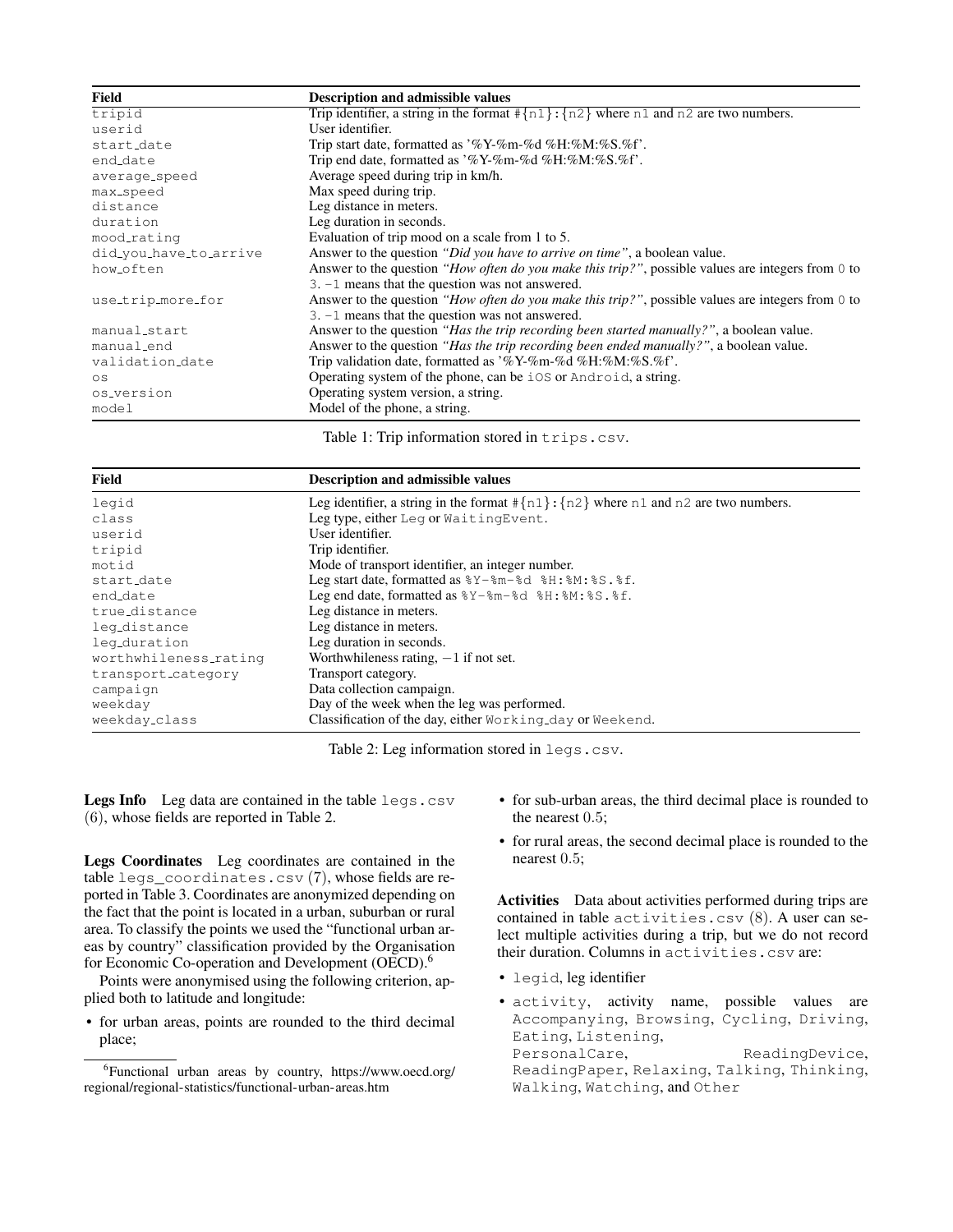| Field         | <b>Description and admissible values</b>                                                                            |
|---------------|---------------------------------------------------------------------------------------------------------------------|
| leg_id        | The identifier of the leg in the format #n1:n2, with n1 and n2 being two integer numbers.                           |
| start_lat     | a real number with 3 decimals. The latitude of the starting point of the leg.                                       |
| start_lon     | a real number with 3 decimals. The longitude of the starting point of the leg.                                      |
| end_lat       | a real number with 3 decimals. The latitude of the ending point of the leg.                                         |
| end_lon       | a real number with 3 decimals. The longitude of the ending point of the leg.                                        |
| start_name    | The inferred name of the city where the starting point of the leg is located. This field is obtained in the prepro- |
|               | cessing by integrating the leg coordinates with OECD data.                                                          |
| start_country | The ISO 3166 Alpha-3 code of the inferred country where the starting point of the leg is located. This field is     |
|               | obtained in the preprocessing by integrating the leg coordinates with OECD data1b.                                  |
| start_class   | Possible values are: urban, sub-urban, or rural. The classification of the starting point of the leg. This field is |
|               | obtained in the preprocessing by integrating the leg coordinates with OECD data lc.                                 |
| end_name      | The inferred name of the city where the ending point of the leg is located. This field is obtained in the prepro-   |
|               | cessing by integrating the leg coordinates with OECD data.                                                          |
| end_country   | The ISO 3166 Alpha-3 code of the inferred country where the ending point of the leg is located. This field is       |
|               | obtained in the preprocessing by integrating the leg coordinates with OECD data1b.                                  |
| end_class     | Possible values are: urban, sub-urban, or rural. The classification of the ending point of the leg. This field is   |
|               | obtained in the preprocessing by integrating the leg coordinates with OECD data lc.                                 |

Table 3: Legs coordinates stored in legs\_coordinates.csv

Experience Factors Table experience\_factors. csv (9) contains information about experience factors affecting trips, its columns are:

- legid, leg identifier;
- factor, experience factor name. There are 48 possible values, for context we list here a sample:  $Air\_Quality$ , Cleanliness, Crowdedness\_Seating, Internet Connectivity, Privacy, Reliability Of Travel Time, Todays Weather, Toilets, Vehicle Quality, Vehicle Ride Smoothness;
- type, factor categorization;
- minus, a boolean value, the factor was rated as negative;
- plus, a boolean value, the factor was rated as positive.

**Trip purposes** The table purposes.csv  $(10)$  contains information about trips purposes, its columns are:

- tripid, the trip identifier;
- purpose, the trip purpose, possible values are Business Trip, Everyday Shopping, Home, Leisure Hobby, Personal\_Tasks\_Errands, Pick Up Drop Off, Work, and Other.

Weather data Weather data has been collected through the API provided by OpenWeatherMap.<sup>7</sup> The API was queried regularly for a set of 66 cities of interest in the scope of the project. Weather information was collected for the times of 09:00, 12:00 and 18:00 for each day from July 8th, 2019 to December 18th, 2019. The dataset contains two tables related to weather data: weather\_raw.csv (11) and weather\_legs.csv (12).

The table weather\_raw.csv contains the data parsed has obtained from the OpenWeather API, the documentation

of each field is available on the OpenWeatherMap website.<sup>8</sup> The table weather legs.csv contains the association between trips legs and the corresponding weather for the time and place, the available fields are presented in Table 4.

For the computation of weather scenarios, different sources of data were combined. Specifically, we computed the apparent temperature, which is equivalent of the temperature perceived by humans, based on effects of air temperature, relative humidity and wind speed. The formula for apparent temperature introduced by Robert Steadman in 1984 (Steadman 1984) was used, which takes into consideration four environmental factors: wind, temperature, humidity and radiation from the sun.

Worthwhileness elements from trips Table worthwhileness elements from trips.csv (13) contains the evaluation of each trip along the worthwhileness elements dimensions on scale from 0 (low) to 2 (high). The fields of the table are:

- tripid, the trip identifier;
- legid. the leg identifier;
- worthwhileness element, name of the wortwhileness element. Possible values are Enjoyment, Fitness, Paid\_work, Personal\_tasks and Unknown;
- value, the value of the wortwhileness element, possible values are:  $0, 1, 2$  and  $-1$ ;

Records where the wortwhileness element and the value is -1 are the same.

### A User's Story

In the following section, we present a brief user story of a user using the dedicated app to describe the data collected in context. We will call our user Luigi.

<sup>7</sup> https://openweathermap.org/, OpenWeatherMap is an online service owned by OpenWeather Ltd.

<sup>8</sup>OpenWeatherMap historical weather API guide, https:// openweathermap.org/history.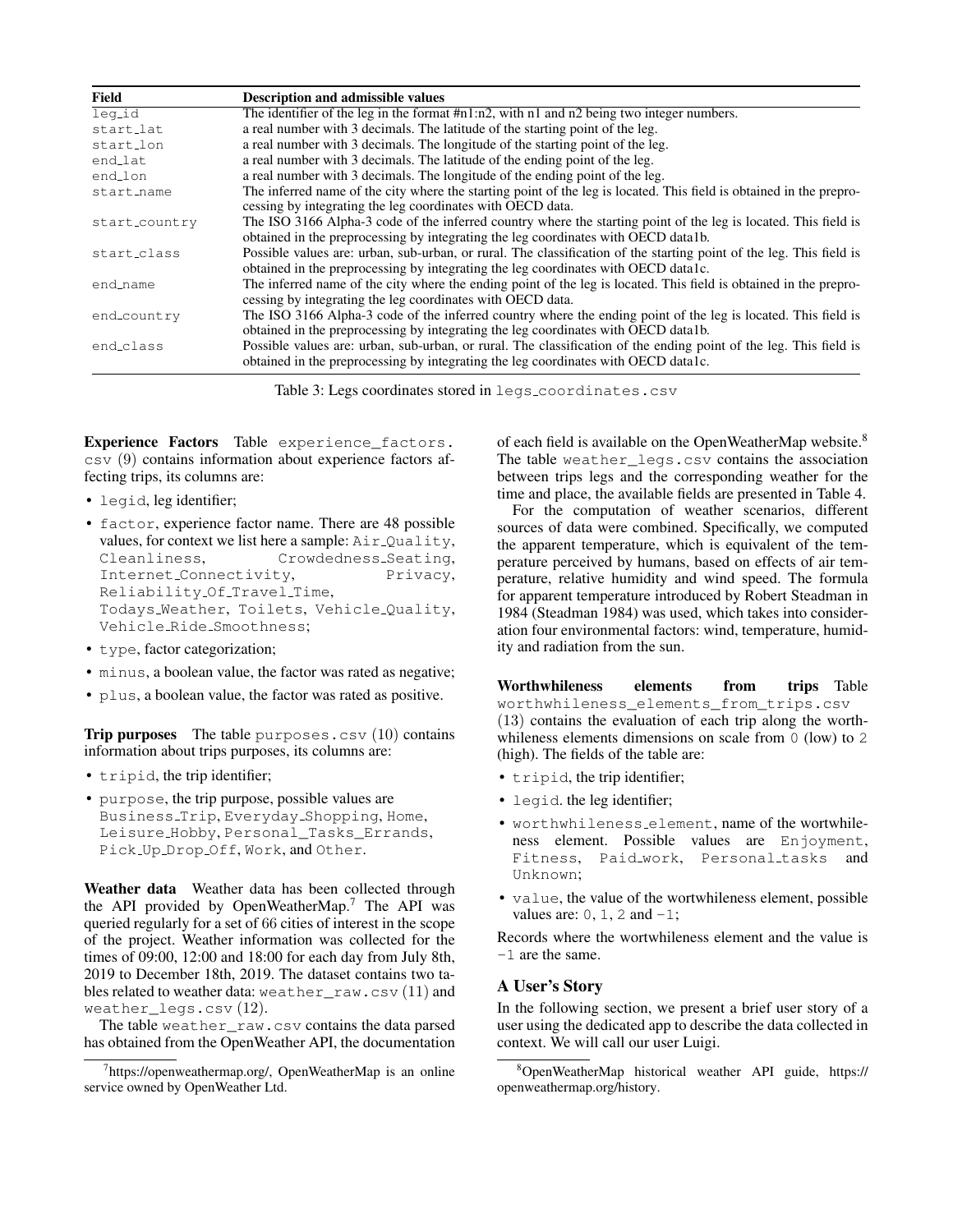| Field<br><b>Description and admissible values</b> |                                                                        |  |  |
|---------------------------------------------------|------------------------------------------------------------------------|--|--|
| weatherid                                         | Weather identifier, a string of 24 characters.                         |  |  |
| legid                                             | Leg identifier.                                                        |  |  |
| request_date                                      | Weather request timestamp, formatted as '%Y-%m-%d %H:%M:%S.%f'.        |  |  |
| centroidx                                         | Longitude of the centroid of the leg.                                  |  |  |
| centroid_y                                        | Latitude of the centroid of the leg.                                   |  |  |
| country                                           | Country the leg is located in.                                         |  |  |
| weather_scenario                                  | Classification of weather scenarios.                                   |  |  |
| apparent_temperature                              | Apparent temperature, computed using Steadman's equation.              |  |  |
| net_radiation                                     | Net radiation received by the terrain in the location of the centroid. |  |  |
| temperature_category                              | Categorization based on apparent temperature.                          |  |  |
| temperature_description                           | Description of the temperature based on apparent temperature.          |  |  |
| cloud_category                                    | Categorization based on cloud cover.                                   |  |  |
| cloud-main                                        | Description based on cloud cover.                                      |  |  |
| precipitation_category                            | Categorization based on precipitation level.                           |  |  |
| precipitation_main                                | Description based on precipitation level.                              |  |  |
| wind_beaufort_number                              | Categorization using Beaufort's number, based on wind speed.           |  |  |
| wind_category                                     | Categorization based on wind speed.                                    |  |  |
| wind_description                                  | Description based on wind speed.                                       |  |  |

Table 4: Weather info stored in weather\_legs.csv.

One day, Luigi sees an advertisement of a new app just released: *Woorti*. *Woorti* keeps track of personal trips along with all the aspects that influenced the travel, it seems interesting! So he decides to download it. He registers to the app and inserts some demographic information (**user\_ details**). After that, he is asked how much he values three aspects of life while he travels: enjoyment, how much fun he has; productivity, if he is able to work or do personal tasks; and fitness, if he is able to exercise and stay healthy; both in general terms (**user\_generic\_worthwhileness\_ values**) and with respect to his favorite transport modes (**user\_specific\_worthwhileness\_values**).

Luigi wants to try the app while going to work (**purposes**). He starts from his apartment, walks until the bus stop where he waits for 5 minutes the bus. He gets on the bus for 20 minutes and in the meantime he reads a book and use the smartphone to check something on internet (**activities**). He easily finds a seat and enjoys his time on the bus since it is not crowded and he likes to watch the landscape outside (**experience\_factors**). The bus stop is just few minutes from his office and since it's a beautiful and sunny day (**weather**) he decides to walk until there. Before starting his working day, he stops at the bar to take a coffee and spends some minutes filling the questionnaire on the app after his trip. He validates the trip checking that the start and end points were correct (**legs\_coordinates**): he did in total four legs during his trip (walking, waiting event, bus, walking) (**legs**). He decides to review his leg on the bus and he completes all the questions, giving also a rate for the whole trip and for the leg he reviewed (**trips**), included a score for the enjoyment, productivity and fitness (**worthwhileness\_ elements\_from\_trips**).

### Case Study

Experience Factors Impacting Negatively Use of Public Transport, Cycling and Walking versus Private Cars. *We leverage the experience factor evaluations to compare trips done by cars versus trips conducted with other modes of transport: public transport, cycling and other emerging micromobility, and walking. With this use case we want to answer the question: "What are the negative experience factors of cyclists and users of public transport for the same trip legs performed by car?".*

We find users that have traveled a given route multiple times using both cars and alternative modes of transport and look at which are the factors that have impacted negatively the travel experience when using bikes or public transport. In this way, we want to get some insights on which are the experience factors that are hindering the use of modes of transports alternative to cars. This analysis is performed along the following steps:

- 1. we select trip legs performed by car and those users that have performed at least one such trips;
- 2. we restrict this set to the users that have chosen at least one preferred transport mode within the transport categories: *cycling and emerging micromobility*, *public transport (short distance)*, and *public transport (long distance)*. For the sake of the study we call these the alternative transport category
- 3. we identify users that have performed similar trips using different transport modes; specifically, we select users that performed the same journey using a car - in the *private motorized* category - or using a bike or public transport.
- 4. For the same user, we look at negative experience factors for trip legs performed using modes of transports in the alternative categories.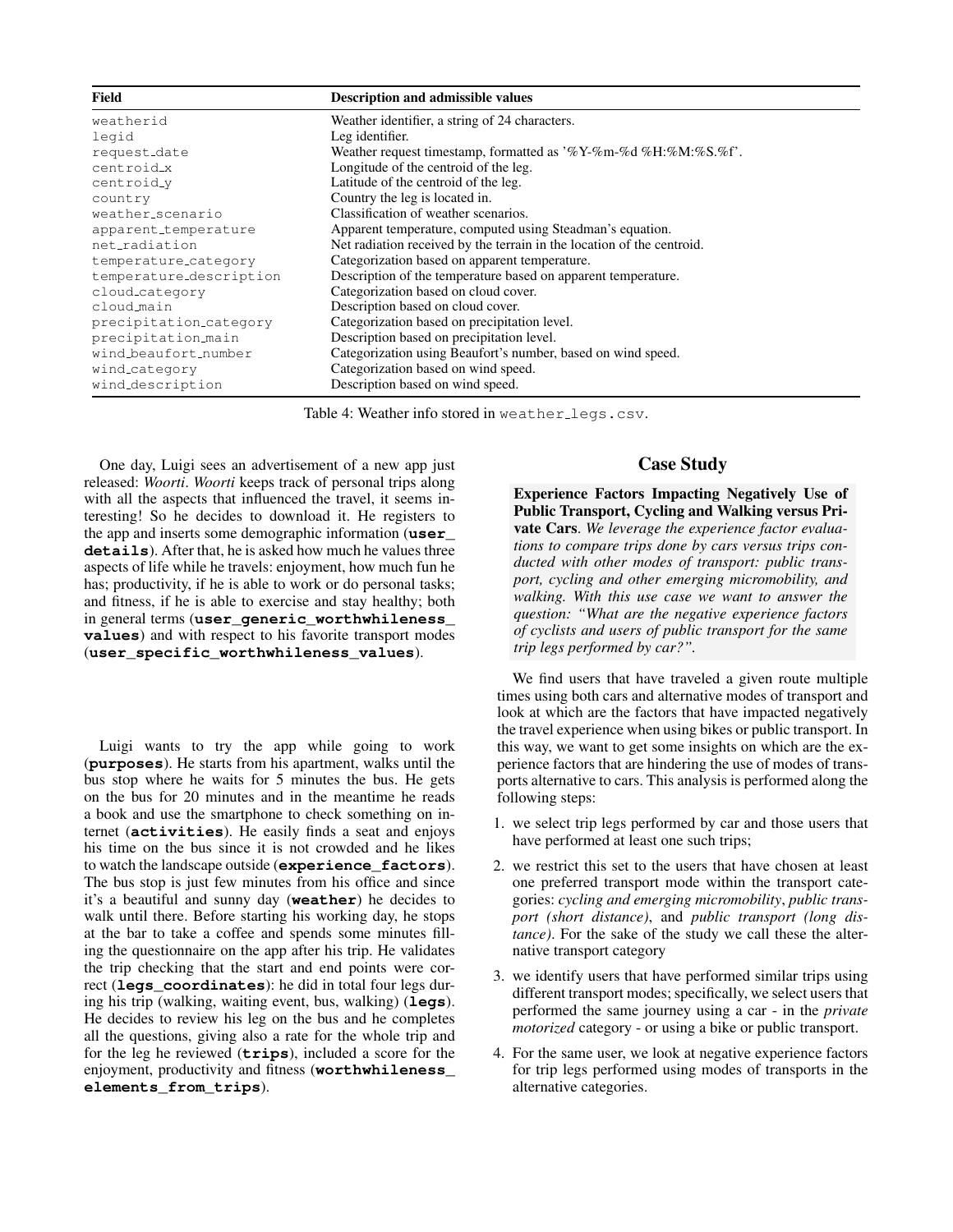For the definition of similar trips we match trips using their starting and ending points: When using different modes of transport can lead to taking different paths, but for our analysis we are interested in the fact that a user needs to travel from a given pair of locations. To identify points that are close in space we adopt the following procedure, illustrated in Figure 1: each point is transformed to a curved square, where each side is an arc of length 0.004 degrees. If the squares representing two points intersect, we consider them a matching pair. To simplify the computational complexity of the matching process we only compare trip legs in the same country. To estimate the distance between these two point we use an approximate conversion between the precision of decimal degrees in the EPSG:7030/WGS 84,<sup>9</sup> 0.001 degrees correspond 78.71 m so at most two points are matching if they are within a maximum distance of 445 m:

> $D =$ √  $2 \cdot 0.004 \text{ deg} \cdot 78.71 \text{ km/deg} \approx 445 \text{ m}$



Figure 1: Procedure to identify close points in space: each point is transformed to a curved square, where each side is an arc - with sides of length 0.004 degrees. If the squares of two points intersect, we consider them a matching pair.

Table 5 presents some statistics related to each step of the process as presented above. For brevity, we will refer

<sup>9</sup>http://epsg.io/7030-ellipsoid, taken as the E/W at 45 degrees N/S.

| <b>Step</b> | <b>Step description</b>                                                                                   | <b>Trips</b> | Legs     | <b>Users</b> |
|-------------|-----------------------------------------------------------------------------------------------------------|--------------|----------|--------------|
| 1           | All trips, legs, users                                                                                    | 64,098       | 158,897  | 3, 269       |
| 2           | Users that have per-<br>formed at least one<br>trip leg by car                                            | 21,764       | 62, 227  | 2,083        |
| 3           | Users that have se-<br>lected at least<br>one<br>preferred alternative<br>transport mode                  | 51,973       | 132, 259 | 1,771        |
|             | Users that have per-<br>formed at least one<br>trip leg by car and<br>by alternative trans-<br>port modes | 20,032       | 27,921   | 1,376        |

Table 5: User statistics considered by our case study.

to trip legs performed with a mode of transport in the category *private motorized* as legs performed "by car" and trips in the categories *cycling and emerging micromobility*, *public transport (short distance)*, *public transport (long distance)* as legs performed "by alternative modes of transport."

Tables 6 and 7 present the results of our case study: Table 6 contains the overall top-ten negative experience factors for all trip legs in the categories *cycling and emerging micromobility*, *public transport (short distance)*, and *public transport (short distance)*. Table 7 presents the top negative experience factors only for the trip legs select by our case study for the same transport categories.

When cycling we find two main areas of concern: safety (availability of bicycle paths, safety from other cars, visibility and traffic signals) and quality (noise level, air quality). Road path directness has a somewhat a more important role when cycling is used as an alternative to traveling by car w.r.t. the general negative experience factors. Weather is ranked among the top-10 negative experience factors in both bases. For short-distance public transport the main obstacles are lack of privacy and crowdedness in many forms (including noise level and air quality), while reliability of travel time do not appear in the top-10.

### Research Opportunities

Our dataset can support numerous research initiatives, with applications that can provide benefits both to the end users and to transport stakeholders, such as transport operators.

Cost-benefit Analyses The approach showed in this study challenges conventional cost-benefit narratives and paradigms on the value of travel time, which is the current bedrock of how policy decision in the realm of transport are made. We envision that the "worthwhile time" approach can be further developed to become a viable alternative that takes more into account the travelers' perspective, especially when addressing significant infrastructure investments.

User profiling and clustering Crossing user mobility with their experience factors can be directly used to profile and cluster the users (Basile et al. 2020). The identification of users with similar behavior and a similar value of travel time might directly impact the shaping of journey planners, with solutions that target that cluster being presented first (e.g., if a user belongs to a cluster associated with low emissions, a sorting by emissions might be the default options).

Recommender systems Current systems associate mobility to Point-of-Interest recommendation (Liu et al. 2017). While in this domain collaborative filtering can be enriched with geographical information, our dataset can offer much richer notions of peer users. With the new prospective provided by our analysis, a peer user is not only someone who visited PoI similarly to another, but can be someone who gives values to the same experience factors. In addition, our dataset can enable novel forms of recommendation, based on the previous observations, such as the suggestion of activities to perform given a type of trip (e.g., reading in trains).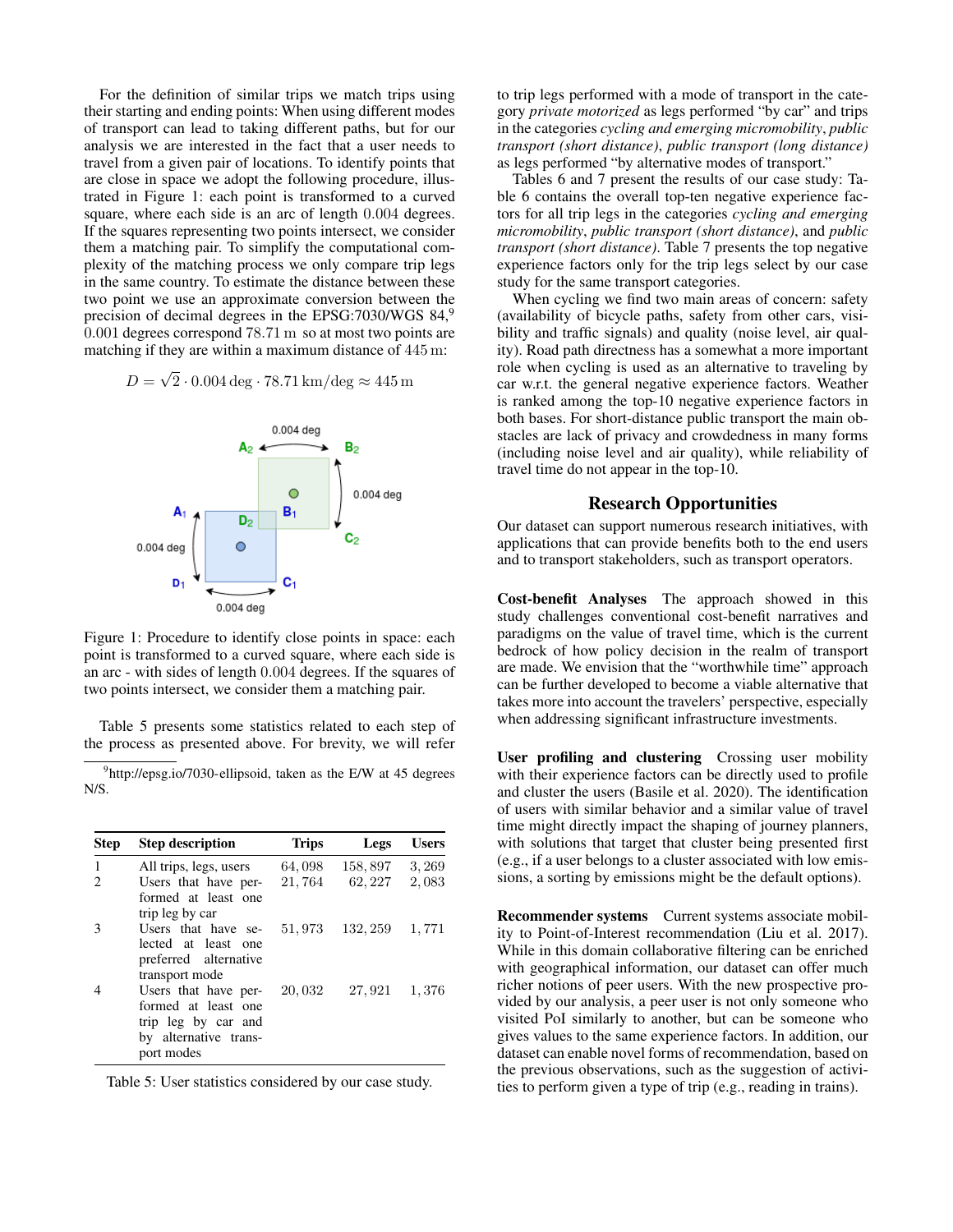| <b>Cycling and micromobility</b>     |       | <b>Public transport (short distance)</b> |     | Public transport (long distance) |    |
|--------------------------------------|-------|------------------------------------------|-----|----------------------------------|----|
| Factor                               | #     | <b>Factor</b>                            | #   | Factor                           | #  |
| Cars other vehicles                  | 1,751 | Privacy                                  | 500 | Internet connectivity            | 53 |
| Air Quality                          | 1,277 | Crowdedness seating                      | 499 | Privacy                          | 49 |
| Road path availability and<br>safety | 1.219 | Other people                             | 463 | Seating quality personal space   | 44 |
| Noise level                          | 1,097 | Seating quality personal space           | 445 | Reliability of travel time       | 43 |
| Road path quality                    | 969   | Noise level                              | 437 | Noise level                      | 36 |
| Traffic signals crossings            | 854   | Internet connectivity                    | 418 | Other people                     | 35 |
| Crowding congestion                  | 837   | Charging opportunity                     | 406 | Vehicle ride smoothness          | 34 |
| Today's weather                      | 591   | Air quality                              | 349 | Today's weather                  | 34 |
| Simplicity difficulty of the         | 417   | Scenery                                  | 309 | Crowdedness seating              | 33 |
| route                                |       |                                          |     |                                  |    |
| Facilities shower lockers            | 371   | Reliability of travel time               | 290 | Food drink available             | 31 |

Table 6: Overall top-ten negative experience factors for all trip legs in the categories cycling and emerging micromobility, public transport (short distance), and public transport (short distance).

| <b>Cycling and micromobility</b>     |     | <b>Public transport (short distance)</b> |     | Public transport (long distance) |                |
|--------------------------------------|-----|------------------------------------------|-----|----------------------------------|----------------|
| Factor                               | #   | Factor                                   | #   | Factor                           | #              |
| Road path availability and<br>safety | 315 | Privacy                                  | 133 | Today's weather                  | $\mathfrak{D}$ |
| Road path quality                    | 307 | Other people                             | 111 | Reliability of travel time.      | $\mathfrak{D}$ |
| Cars other vehicles                  | 267 | Air quality                              | 103 | Vehicle ride smoothness          |                |
| Air quality                          | 173 | Noise level                              | 100 | Ability to do what I wanted      |                |
| Noise level                          | 132 | Crowdedness seating                      | 99  | Privacy                          |                |
| Road path directness                 | 131 | Seating quality personal space           | 99  | Other people                     |                |
| Today's weather                      | 123 | Today's weather                          | 84  | <b>Cleanliness</b>               |                |
| Traffic signals crossings            | 122 | Internet connectivity                    | 77  |                                  |                |
| Crowding congestion                  | 111 | Charging opportunity                     | 76  |                                  |                |
| Lighting visibility                  | 88  | Scenery                                  | 67  |                                  |                |

Table 7: Top negative experience factors for the trip legs selected by our case study.

Ad targeting Most platforms nowadays survive thanks to advertisements, which are usually personalized based on the experience of the users in a platform (Saia et al. 2016). It is clear that in the context of value of travel time, ad targeting should go beyond this, to consider the factors that positively or negatively impact user mobility, and tailor ads around them. These ads would be much more effective, thus benefiting the platform, and by presenting the users with "complementary" services, based on their preferences.

#### Conclusions and Future Work

Extracting actionable knowledge from user behavior in traveling can help knowing them more and providing them with better services (e.g., personalized rankings). For this reason, it is important not only to monitor the users, but to understand them and the choices they make, according to the value of their travel time. Plus, trips are complex entities, made up of several legs, which might disclose information about user behavior at a finer granularity.

To accomplish the goal of knowing users, their travel preferences and their value of travel time, we presented a mobility dataset collected via an app and we performed an analysis of factors impacting negatively the usage of cycling and public transport. Our dataset collects information about user mobility, capturing both raw information about trips and their legs (e.g., coordinates, time, and weather), plus information about the worthwhileness of a trip leg.

To assess the impact that our dataset can have in the realworld, we presented also a use-case to analyze what are experience factors that can negatively impacting the use of public transport, by comparing cycling and walking versus private cars. As our use case has shown, our dataset can provide valuable information to transport operators and service providers, so that their services can be tailored on the needs of their users. Our deliverable also presents opportunities in other domains, such as personalized recommendation or customer clustering. In addition, we plan to use the dataset to take action in concrete real-world scenarios, such as the design of cost-benefit analyses, to see how to improve infrastructures and services, thanks to the needs and preferences of the users.

### Acknowledgements

This work received the support of the *MoTiV* project, funded from the European Union's Horizon 2020 research and innovation programme under grant agreement No 770145 (https: //motivproject.eu/). The authors would like to acknowledge the contribution to the project provided by the local data col